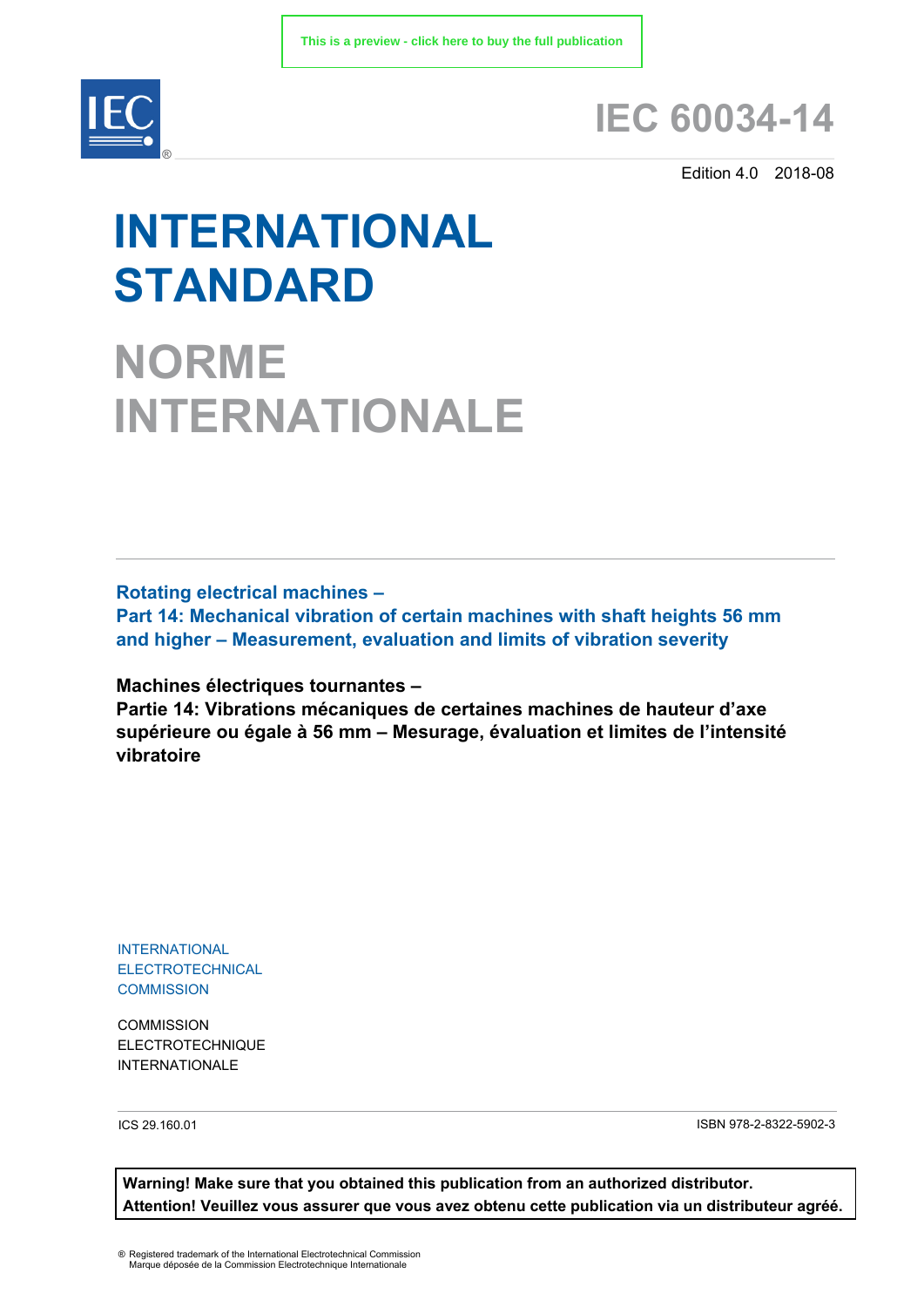– 2 – IEC 60034-14:2018 © IEC 2018

# CONTENTS

| 1 |       |                                                                                                                                                         |  |
|---|-------|---------------------------------------------------------------------------------------------------------------------------------------------------------|--|
| 2 |       |                                                                                                                                                         |  |
| 3 |       |                                                                                                                                                         |  |
| 4 |       |                                                                                                                                                         |  |
|   | 4.1   |                                                                                                                                                         |  |
|   | 4.2   |                                                                                                                                                         |  |
|   | 4.3   |                                                                                                                                                         |  |
| 5 |       |                                                                                                                                                         |  |
| 6 |       |                                                                                                                                                         |  |
|   | 6.1   |                                                                                                                                                         |  |
|   | 6.2   |                                                                                                                                                         |  |
|   | 6.3   |                                                                                                                                                         |  |
|   | 6.3.1 |                                                                                                                                                         |  |
|   | 6.3.2 |                                                                                                                                                         |  |
|   | 6.3.3 |                                                                                                                                                         |  |
|   | 6.4   |                                                                                                                                                         |  |
| 7 |       |                                                                                                                                                         |  |
|   | 7.1   |                                                                                                                                                         |  |
|   | 7.2   |                                                                                                                                                         |  |
|   | 7.2.1 |                                                                                                                                                         |  |
|   | 7.2.2 |                                                                                                                                                         |  |
|   | 7.3   |                                                                                                                                                         |  |
|   | 7.4   |                                                                                                                                                         |  |
| 8 |       |                                                                                                                                                         |  |
|   | 8.1   |                                                                                                                                                         |  |
|   | 8.2   | Limits of vibration velocity with twice-line frequency for a.c. machines12                                                                              |  |
|   | 8.3   |                                                                                                                                                         |  |
| 9 |       |                                                                                                                                                         |  |
|   |       |                                                                                                                                                         |  |
|   |       |                                                                                                                                                         |  |
|   |       | Figure 1 – Minimum elastic displacement as a function of rated speed13                                                                                  |  |
|   |       | Figure 2 – Preferred positions of measurement applicable to one or both ends of the                                                                     |  |
|   |       |                                                                                                                                                         |  |
|   |       | Figure 3 - Measurement positions for those ends of machines where measurements<br>according to Figure 2 are not possible without disassembly of parts14 |  |
|   |       |                                                                                                                                                         |  |
|   |       | Figure 5 - Preferred circumferential position of transducers for the measurement of                                                                     |  |
|   |       | Figure 6 - Measurement positions for vertical machines (measurements to be made at                                                                      |  |
|   |       | the bearing housing; when not accessible, then as close as possible)16                                                                                  |  |
|   |       |                                                                                                                                                         |  |
|   |       |                                                                                                                                                         |  |

| Table 1 – Limits of maximum vibration magnitude in displacement (r.m.s.) and |  |  |
|------------------------------------------------------------------------------|--|--|
|                                                                              |  |  |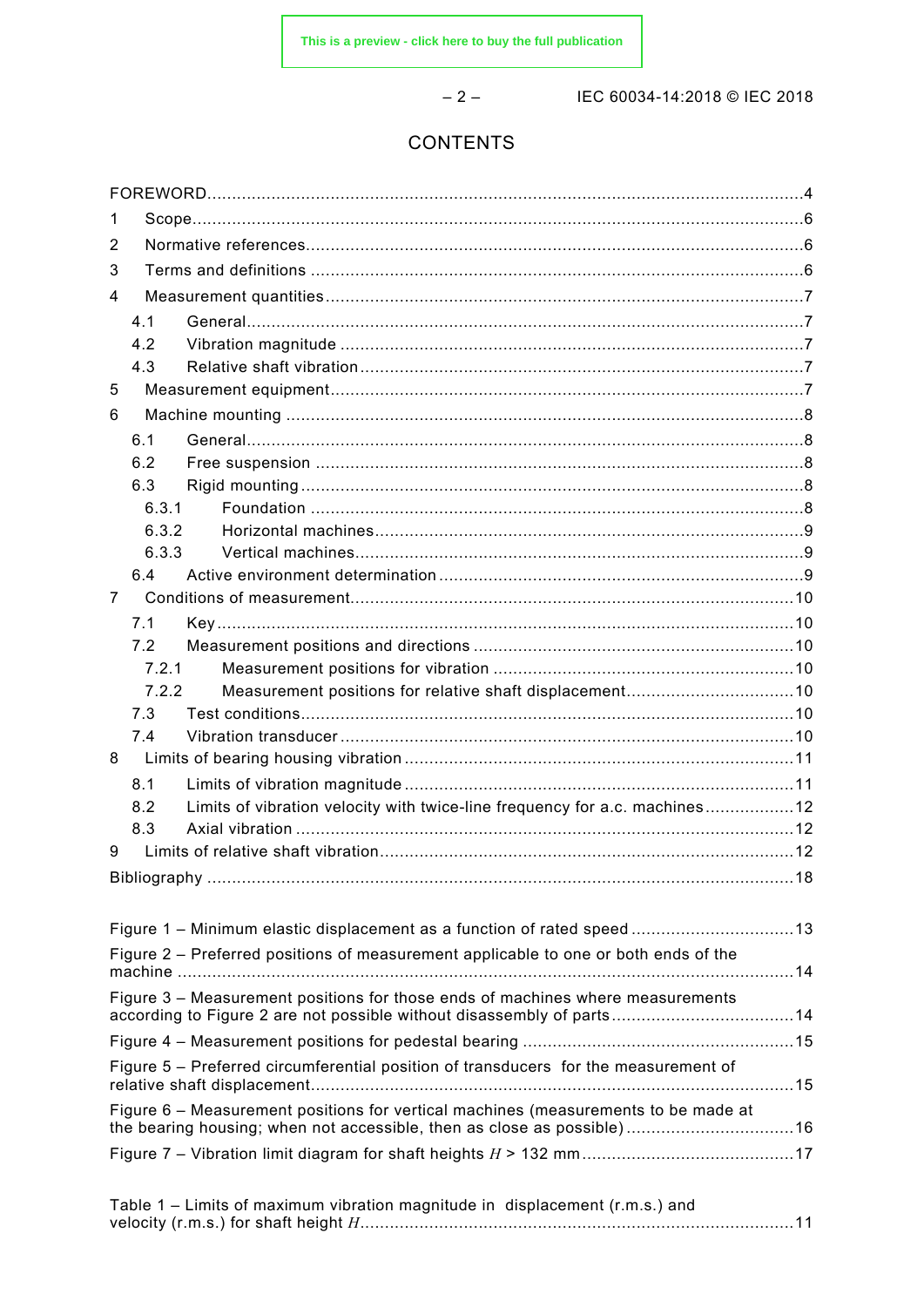IEC 60034-14:2018 © IEC 2018 – 3 –

Table 2 – Limits for the maximum shaft vibration (*S*p-p) and the maximum run-out................13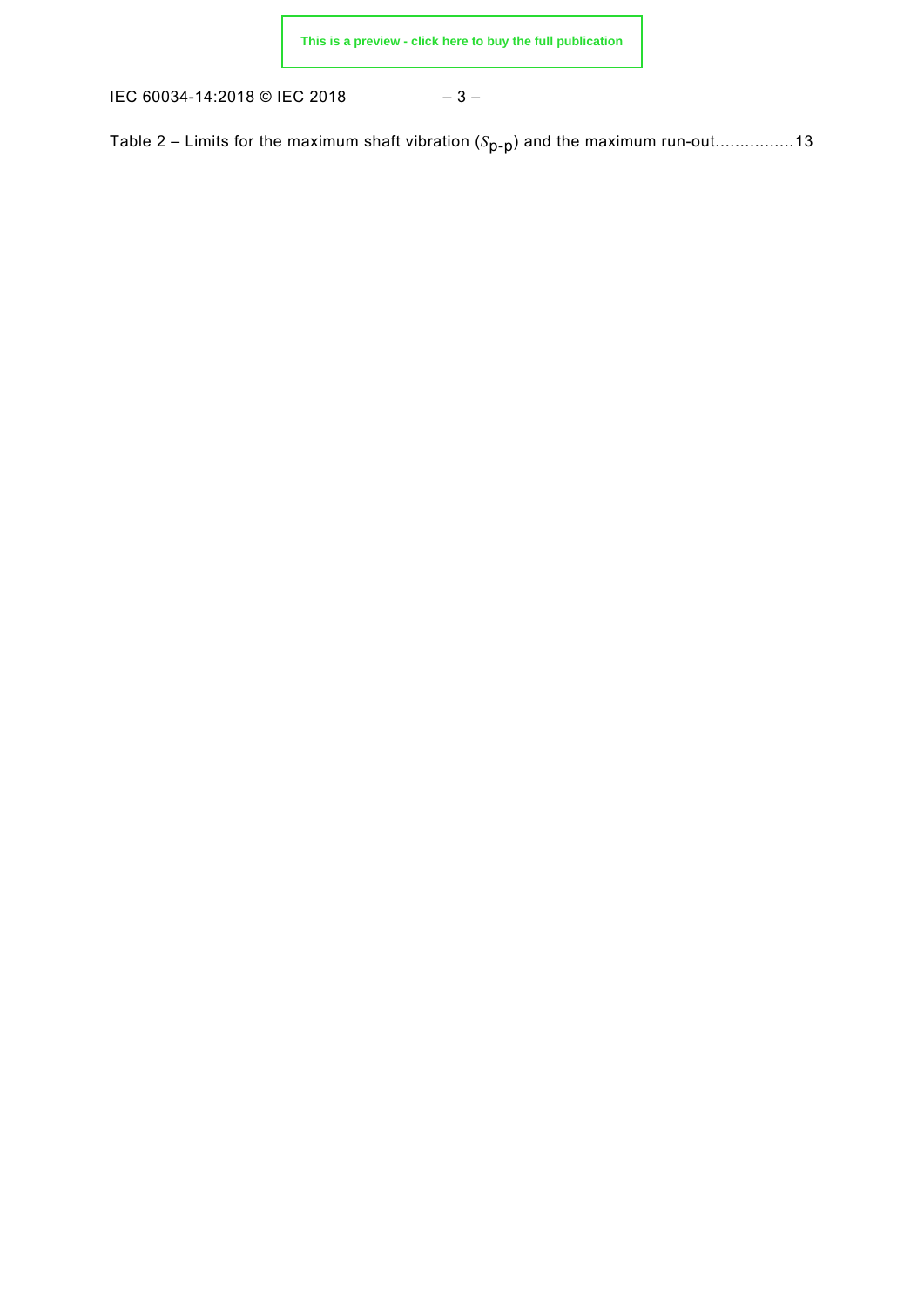**[This is a preview - click here to buy the full publication](https://webstore.iec.ch/publication/59889&preview)**

 $-4 -$  IEC 60034-14:2018 © IEC 2018

#### INTERNATIONAL ELECTROTECHNICAL COMMISSION

\_\_\_\_\_\_\_\_\_\_\_\_

# **ROTATING ELECTRICAL MACHINES –**

# **Part 14: Mechanical vibration of certain machines with shaft heights 56 mm and higher – Measurement, evaluation and limits of vibration severity**

#### FOREWORD

- <span id="page-3-0"></span>1) The International Electrotechnical Commission (IEC) is a worldwide organization for standardization comprising all national electrotechnical committees (IEC National Committees). The object of IEC is to promote international co-operation on all questions concerning standardization in the electrical and electronic fields. To this end and in addition to other activities, IEC publishes International Standards, Technical Specifications, Technical Reports, Publicly Available Specifications (PAS) and Guides (hereafter referred to as "IEC Publication(s)"). Their preparation is entrusted to technical committees; any IEC National Committee interested in the subject dealt with may participate in this preparatory work. International, governmental and nongovernmental organizations liaising with the IEC also participate in this preparation. IEC collaborates closely with the International Organization for Standardization (ISO) in accordance with conditions determined by agreement between the two organizations.
- 2) The formal decisions or agreements of IEC on technical matters express, as nearly as possible, an international consensus of opinion on the relevant subjects since each technical committee has representation from all interested IEC National Committees.
- 3) IEC Publications have the form of recommendations for international use and are accepted by IEC National Committees in that sense. While all reasonable efforts are made to ensure that the technical content of IEC Publications is accurate, IEC cannot be held responsible for the way in which they are used or for any misinterpretation by any end user.
- 4) In order to promote international uniformity, IEC National Committees undertake to apply IEC Publications transparently to the maximum extent possible in their national and regional publications. Any divergence between any IEC Publication and the corresponding national or regional publication shall be clearly indicated in the latter.
- 5) IEC itself does not provide any attestation of conformity. Independent certification bodies provide conformity assessment services and, in some areas, access to IEC marks of conformity. IEC is not responsible for any services carried out by independent certification bodies.
- 6) All users should ensure that they have the latest edition of this publication.
- 7) No liability shall attach to IEC or its directors, employees, servants or agents including individual experts and members of its technical committees and IEC National Committees for any personal injury, property damage or other damage of any nature whatsoever, whether direct or indirect, or for costs (including legal fees) and expenses arising out of the publication, use of, or reliance upon, this IEC Publication or any other IEC Publications.
- 8) Attention is drawn to the Normative references cited in this publication. Use of the referenced publications is indispensable for the correct application of this publication.
- 9) Attention is drawn to the possibility that some of the elements of this IEC Publication may be the subject of patent rights. IEC shall not be held responsible for identifying any or all such patent rights.

International Standard IEC 60034-14 has been prepared by IEC technical committee 2: Rotating machinery.

This fourth edition cancels and replaces the third edition, published in 2003, and its amendment 1, published in 2007. It constitutes a technical revision.

The significant technical changes with respect to the previous edition are:

- a) 6.2 is significantly changed to better explain the definition "free suspension".
- b) 6.3: a second method of rigid mount is added since the first method is not always possible on the test floor.
- c) 7.1: an improved option for shaft key is defined.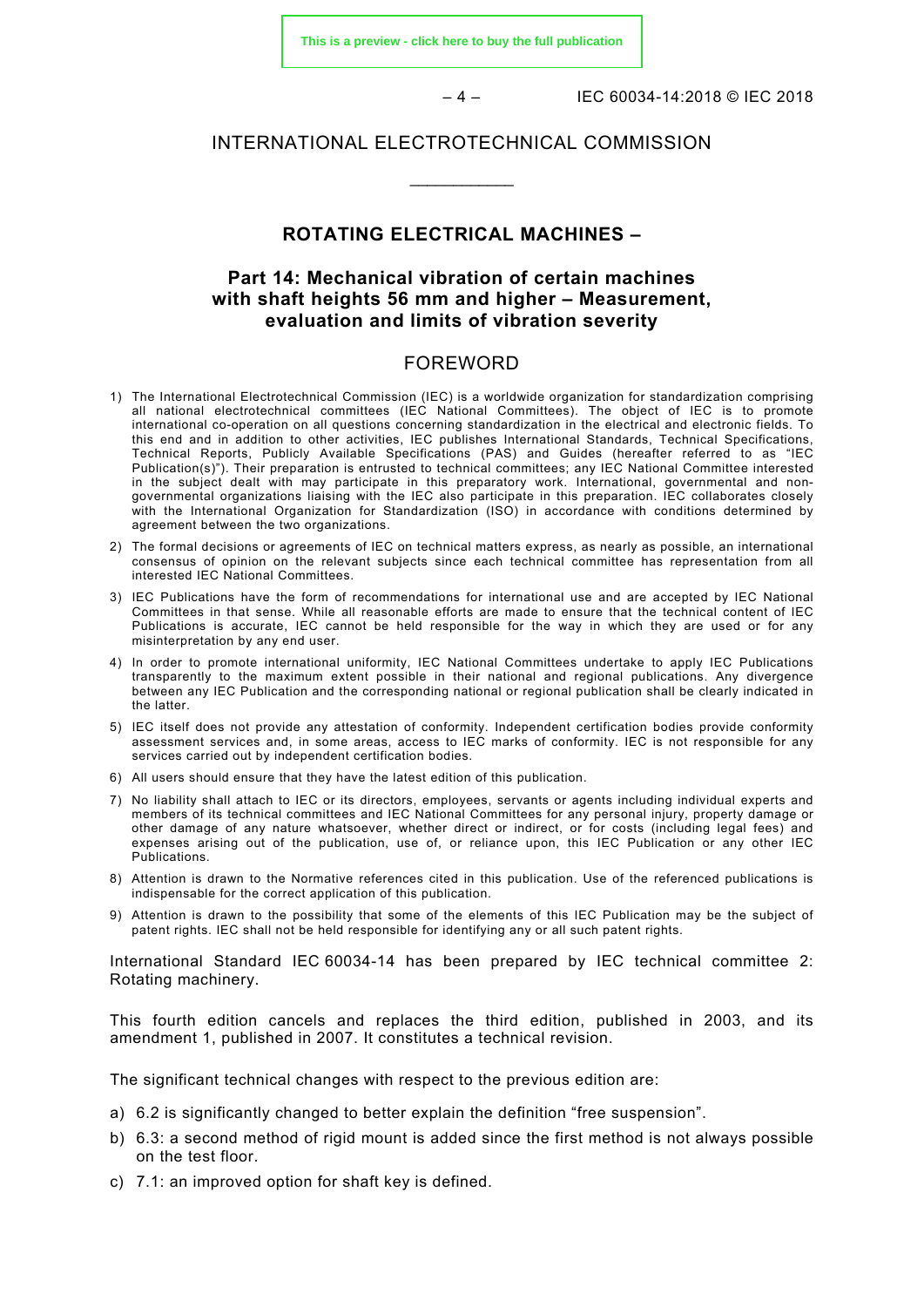IEC 60034-14:2018 © IEC 2018 – 5 –

- d) Clause 8: considerable effort to harmonize with NEMA MG 1 and IEEE 841 and API 541, and also establish levels which are achievable and more in line with best practices. Table 1 is reduced to two shaft-height range sections.
- e) 8.2: definition of twice line frequency simplified along with Figure 7 added.

The text of this International Standard is based on the following documents:

| <b>FDIS</b> | Report on voting |
|-------------|------------------|
| 2/1906/FDIS | 2/1914/RVD       |

Full information on the voting for the approval of this International Standard can be found in the report on voting indicated in the above table.

This document has been drafted in accordance with the ISO/IEC Directives, Part 2.

A list of all parts in the IEC 60034 series, published under the general title *Rotating electrical machines*, can be found on the IEC website.

NOTE For A table of cross-references of all IEC TC 2 publications can be found in the IEC TC 2 dashboard on the IEC website.

The committee has decided that the contents of this document will remain unchanged until the stability date indicated on the IEC website under "http://webstore.iec.ch" in the data related to the specific document. At this date, the document will be

- reconfirmed.
- withdrawn.
- replaced by a revised edition, or
- amended.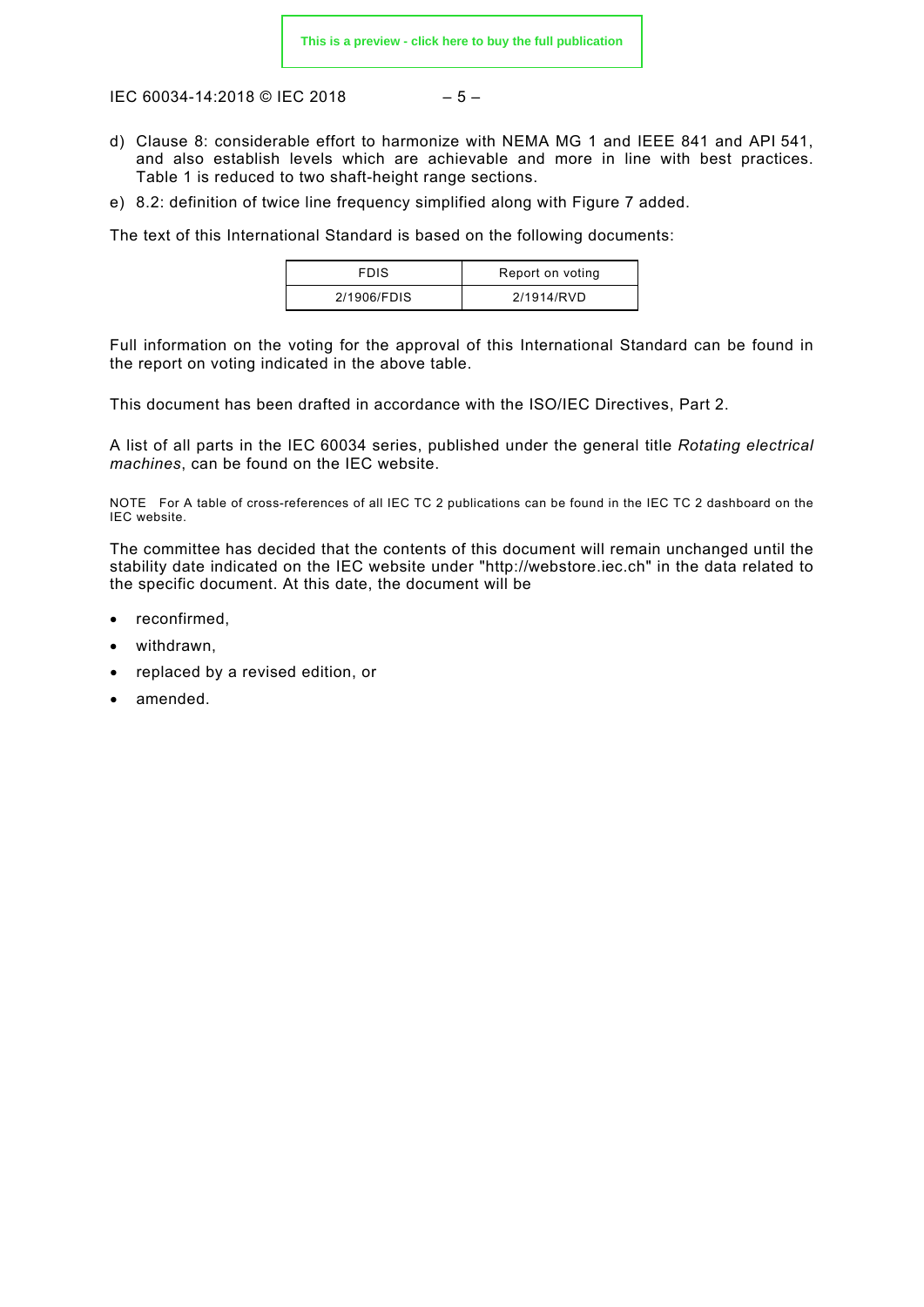$-6 -$  IEC 60034-14:2018 © IEC 2018

## **ROTATING ELECTRICAL MACHINES –**

# **Part 14: Mechanical vibration of certain machines with shaft heights 56 mm and higher – Measurement, evaluation and limits of vibration severity**

#### <span id="page-5-0"></span>**1 Scope**

This part of IEC 60034 specifies the factory acceptance vibration test procedures and vibration limits for certain electrical machines under specified conditions, when uncoupled from any load or prime mover.

It is applicable to DC and three-phase AC machines, with shaft heights 56 mm and higher and a rated output up to 50 MW, at operational speeds from 120  $min^{-1}$  up to and including  $15000$  min<sup>-1</sup>.

This document is not applicable to machines mounted *in situ* (on site), three-phase commutator motors, single-phase machines, three-phase machines operated on single-phase systems, vertical waterpower generators, turbine generators greater than 20 MW and machines with magnetic bearings or series-wound machines.

NOTE For machines measured *in situ,* refer to applicable parts of ISO 20816, ISO 10816 and ISO 7919.

#### <span id="page-5-1"></span>**2 Normative references**

The following documents are referred to in the text in such a way that some or all of their content constitutes requirements of this document. For dated references, only the edition cited applies. For undated references, the latest edition of the referenced document (including any amendments) applies.

IEC 60034-1, *Rotating electrical machines – Part 1: Rating and performance*

IEC 60034-7, *Rotating electrical machines – Part 7: Classification of types of constructions and mounting arrangements (IM Code)*

ISO 2954, *Mechanical vibration of rotating and reciprocating machinery – Requirements for instruments for measuring vibration severity*

ISO 10817-1, *Rotating shaft vibration measuring systems – Part 1: Relative and absolute sensing of radial vibration from rotating shafts*

ISO 20816-1, *Mechanical vibration – Measurement and evaluation of machine vibration – Part 1: General guidelines*

<span id="page-5-2"></span>ISO 21940-32, *Mechanical vibration – Rotor balancing – Part 32: Shaft and fitment key convention*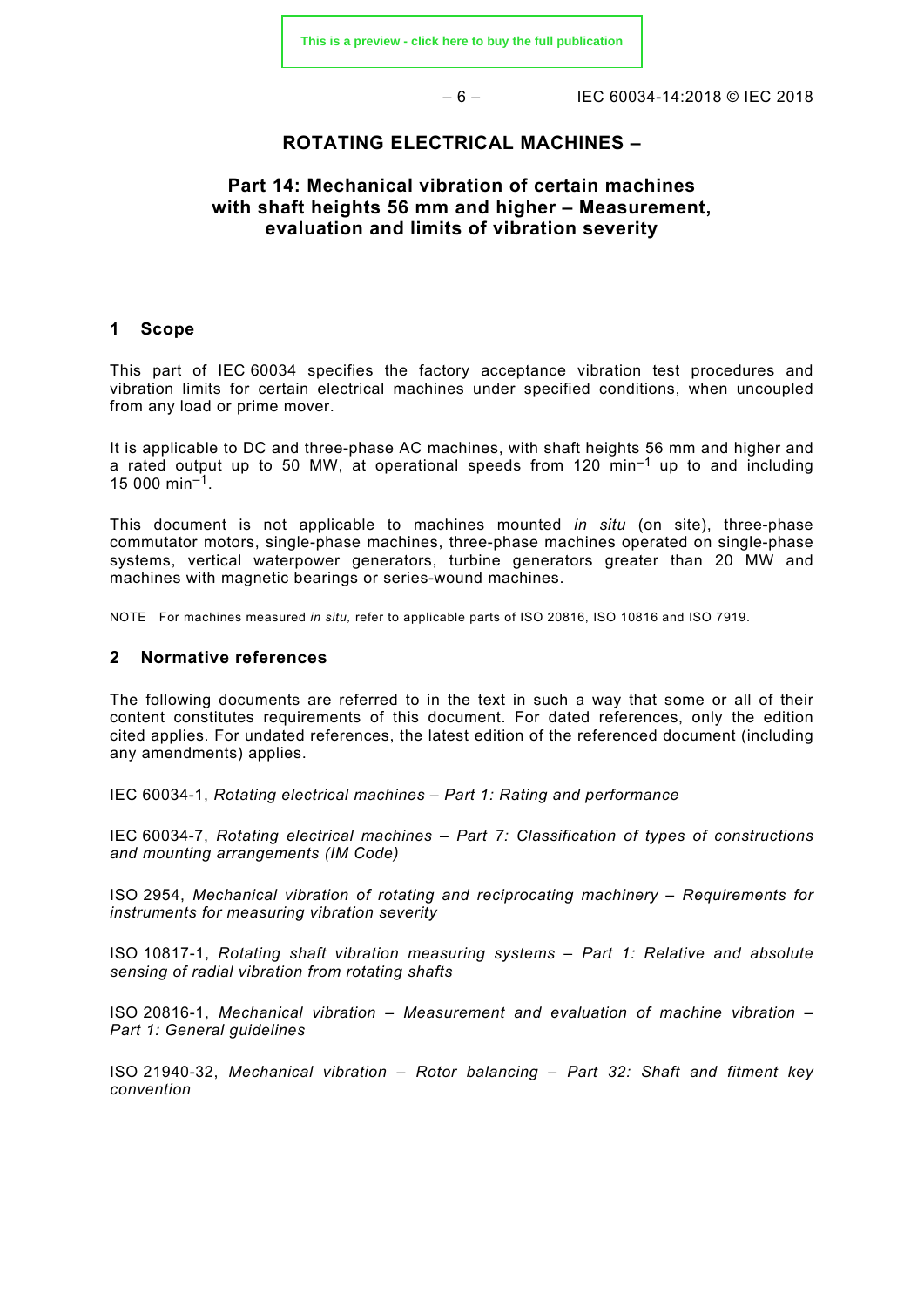– 20 – IEC 60034-14:2018 © IEC 2018

# SOMMAIRE

| 1 |       |                                                                                         |  |
|---|-------|-----------------------------------------------------------------------------------------|--|
| 2 |       |                                                                                         |  |
| 3 |       |                                                                                         |  |
| 4 |       |                                                                                         |  |
|   | 4.1   |                                                                                         |  |
|   | 4.2   |                                                                                         |  |
|   | 4.3   |                                                                                         |  |
| 5 |       |                                                                                         |  |
| 6 |       |                                                                                         |  |
|   | 6.1   |                                                                                         |  |
|   | 6.2   |                                                                                         |  |
|   | 6.3   |                                                                                         |  |
|   | 6.3.1 |                                                                                         |  |
|   | 6.3.2 |                                                                                         |  |
|   | 6.3.3 |                                                                                         |  |
|   | 6.4   | Détermination des perturbations dynamiques dans l'environnement 28                      |  |
| 7 |       |                                                                                         |  |
|   | 7.1   |                                                                                         |  |
|   | 7.2   |                                                                                         |  |
|   | 7.2.1 |                                                                                         |  |
|   | 7.2.2 |                                                                                         |  |
|   | 7.3   |                                                                                         |  |
|   | 7.4   |                                                                                         |  |
| 8 |       |                                                                                         |  |
|   | 8.1   |                                                                                         |  |
|   | 8.2   | Limites de vitesse vibratoire à deux fois la fréquence de ligne pour des                |  |
|   | 8.3   |                                                                                         |  |
| 9 |       |                                                                                         |  |
|   |       |                                                                                         |  |
|   |       |                                                                                         |  |
|   |       | Figure 1 – Déplacement élastique minimal en fonction de la vitesse assignée 32          |  |
|   |       |                                                                                         |  |
|   |       | Figure 2 – Positions de mesure préférentielles applicables à une seule ou aux deux      |  |
|   |       | Figure 3 - Positions de mesure pour les extrémités de machines pour lesquelles les      |  |
|   |       | mesurages selon la Figure 2 ne sont pas possibles sans le démontage des éléments 33     |  |
|   |       |                                                                                         |  |
|   |       | Figure 5 - Position angulaire préférentielle des capteurs de mesure du déplacement      |  |
|   |       |                                                                                         |  |
|   |       | Figure 6 - Positions de mesure pour machines verticales (mesurages à effectuer au       |  |
|   |       | niveau du logement de palier, ou aussi proche que possible s'il n'est pas accessible)35 |  |
|   |       | Figure 7 – Diagramme des limites de vibration pour les hauteurs d'axe H > 132 mm 36     |  |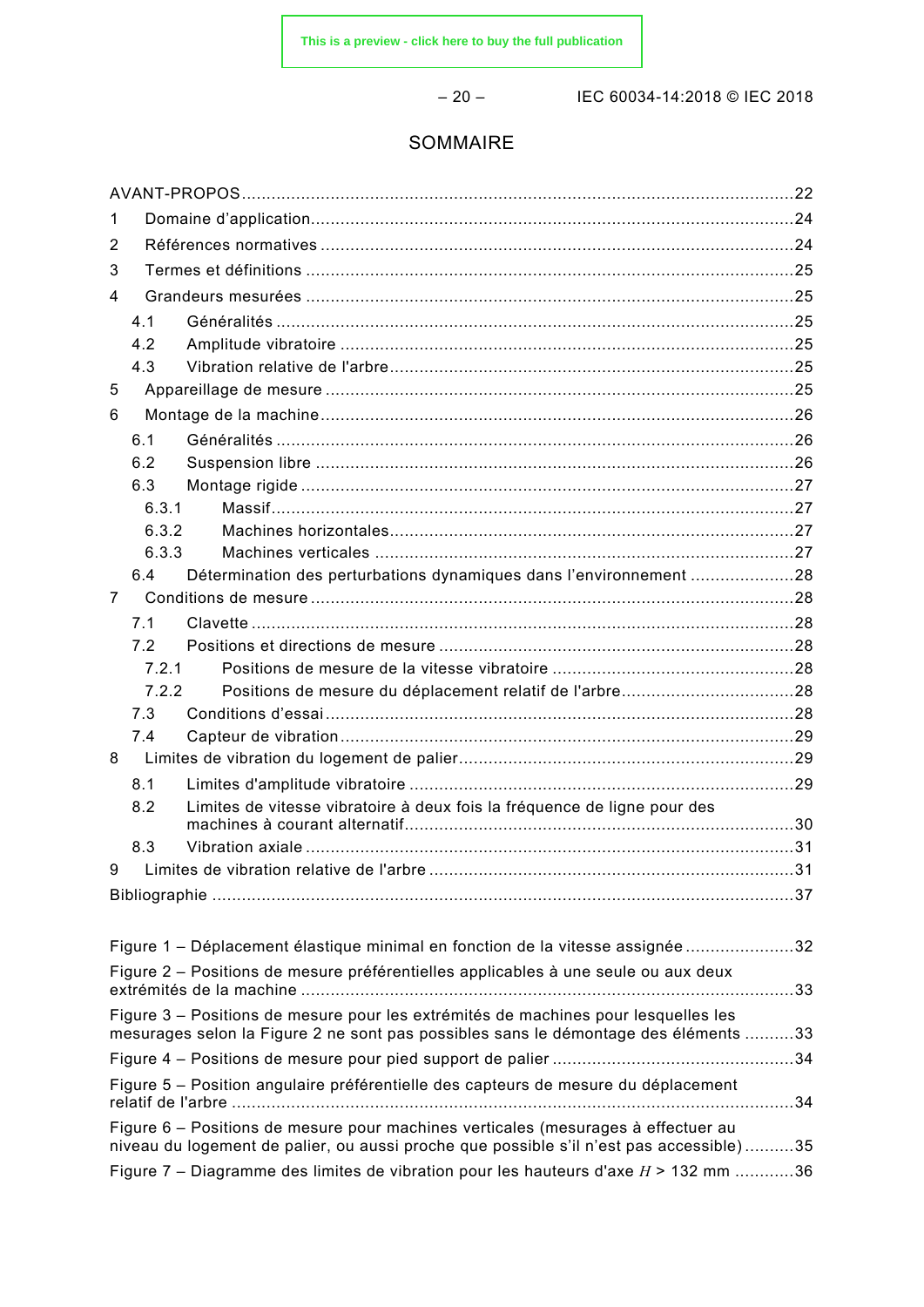IEC 60034-14:2018 © IEC 2018

$$
-21 -
$$

| Tableau 1 – Limites d'amplitude vibratoire maximale, en déplacement (en valeur        |  |
|---------------------------------------------------------------------------------------|--|
|                                                                                       |  |
| Tableau 2 – Limites de vibration d'arbre maximale $(S_{p-p})$ et faux rond maximal 31 |  |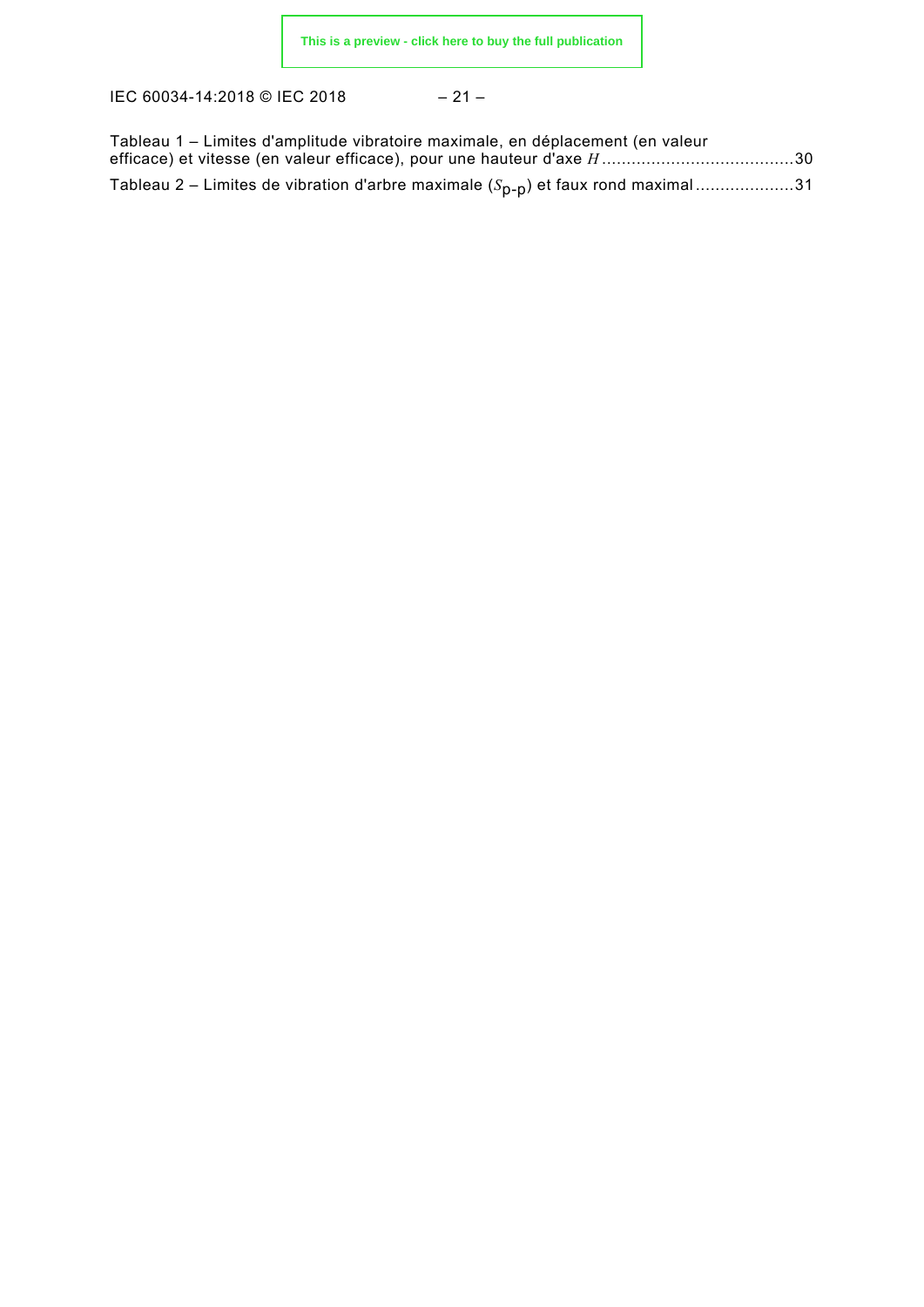**[This is a preview - click here to buy the full publication](https://webstore.iec.ch/publication/59889&preview)**

– 22 – IEC 60034-14:2018 © IEC 2018

#### COMMISSION ÉLECTROTECHNIQUE INTERNATIONALE

\_\_\_\_\_\_\_\_\_\_\_\_

# **MACHINES ÉLECTRIQUES TOURNANTES –**

# **Partie 14: Vibrations mécaniques de certaines machines de hauteur d'axe supérieure ou égale à 56 mm – Mesurage, évaluation et limites de l'intensité vibratoire**

## AVANT-PROPOS

- <span id="page-8-0"></span>1) La Commission Electrotechnique Internationale (IEC) est une organisation mondiale de normalisation composée de l'ensemble des comités électrotechniques nationaux (Comités nationaux de l'IEC). L'IEC a pour objet de favoriser la coopération internationale pour toutes les questions de normalisation dans les domaines de l'électricité et de l'électronique. A cet effet, l'IEC – entre autres activités – publie des Normes internationales, des Spécifications techniques, des Rapports techniques, des Spécifications accessibles au public (PAS) et des Guides (ci-après dénommés "Publication(s) de l'IEC"). Leur élaboration est confiée à des comités d'études, aux travaux desquels tout Comité national intéressé par le sujet traité peut participer. Les organisations internationales, gouvernementales et non gouvernementales, en liaison avec l'IEC, participent également aux travaux. L'IEC collabore étroitement avec l'Organisation Internationale de Normalisation (ISO), selon des conditions fixées par accord entre les deux organisations.
- 2) Les décisions ou accords officiels de l'IEC concernant les questions techniques représentent, dans la mesure du possible, un accord international sur les sujets étudiés, étant donné que les Comités nationaux de l'IEC intéressés sont représentés dans chaque comité d'études.
- 3) Les Publications de l'IEC se présentent sous la forme de recommandations internationales et sont agréées comme telles par les Comités nationaux de l'IEC. Tous les efforts raisonnables sont entrepris afin que l'IEC s'assure de l'exactitude du contenu technique de ses publications; l'IEC ne peut pas être tenue responsable de l'éventuelle mauvaise utilisation ou interprétation qui en est faite par un quelconque utilisateur final.
- 4) Dans le but d'encourager l'uniformité internationale, les Comités nationaux de l'IEC s'engagent, dans toute la mesure possible, à appliquer de façon transparente les Publications de l'IEC dans leurs publications nationales et régionales. Toutes divergences entre toutes Publications de l'IEC et toutes publications nationales ou régionales correspondantes doivent être indiquées en termes clairs dans ces dernières.
- 5) L'IEC elle-même ne fournit aucune attestation de conformité. Des organismes de certification indépendants fournissent des services d'évaluation de conformité et, dans certains secteurs, accèdent aux marques de conformité de l'IEC. L'IEC n'est responsable d'aucun des services effectués par les organismes de certification indépendants.
- 6) Tous les utilisateurs doivent s'assurer qu'ils sont en possession de la dernière édition de cette publication.
- 7) Aucune responsabilité ne doit être imputée à l'IEC, à ses administrateurs, employés, auxiliaires ou mandataires, y compris ses experts particuliers et les membres de ses comités d'études et des Comités nationaux de l'IEC, pour tout préjudice causé en cas de dommages corporels et matériels, ou de tout autre dommage de quelque nature que ce soit, directe ou indirecte, ou pour supporter les coûts (y compris les frais de justice) et les dépenses découlant de la publication ou de l'utilisation de cette Publication de l'IEC ou de toute autre Publication de l'IEC, ou au crédit qui lui est accordé.
- 8) L'attention est attirée sur les références normatives citées dans cette publication. L'utilisation de publications référencées est obligatoire pour une application correcte de la présente publication.
- 9) L'attention est attirée sur le fait que certains des éléments de la présente Publication de l'IEC peuvent faire l'objet de droits de brevet. L'IEC ne saurait être tenue pour responsable de ne pas avoir identifié de tels droits de brevets et de ne pas avoir signalé leur existence.

La Norme internationale IEC 60034-14 a été établie par le comité d'études 2 de l'IEC: Machines tournantes.

Cette quatrième édition annule et remplace la troisième édition, parue en 2003 et son amendement 1, paru en 2007. Cette édition constitue une révision technique.

Les modifications techniques majeures par rapport à l'édition précédente sont:

- a) Le 6.2 est modifié de manière significative afin de mieux définir «suspension libre».
- b) En 6.3, ajout d'une deuxième méthode de montage rigide puisque la première méthode n'est pas toujours réalisable sur le banc d'essai.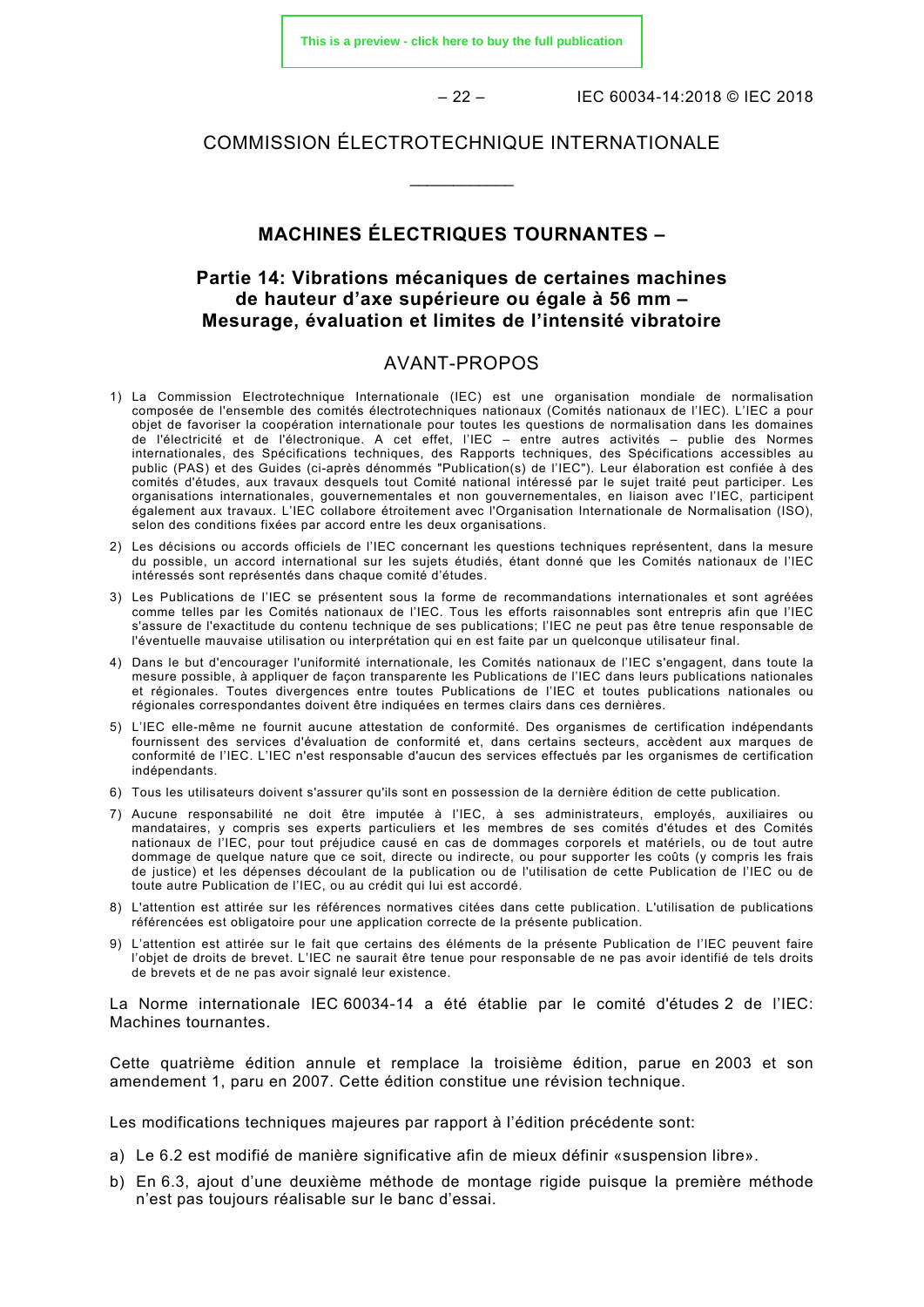IEC 60034-14:2018 © IEC 2018

$$
-23-
$$

- c) En 7.1, définition d'option améliorée pour les clavettes d'arbre.
- d) À l'Article 8, effort d'harmonisation avec les normes NEMA MG 1, IEEE 841 et API 541, et définition de niveaux réalisables et plus conformes aux meilleures pratiques. Le Tableau 1 est réduit à deux plages de hauteur d'axe.
- e) En 8.2, définition simplifiée de «deux fois la fréquence de ligne», et ajout de la Figure 7.

Le texte de cette Norme internationale est issu des documents suivants:

| <b>FDIS</b> | Rapport de vote |
|-------------|-----------------|
| 2/1906/FDIS | 2/1914/RVD      |

Le rapport de vote indiqué dans le tableau ci-dessus donne toute information sur le vote ayant abouti à l'approbation de cette Norme internationale.

Ce document a été rédigé selon les Directives ISO/IEC, Partie 2.

Une liste de toutes les parties de la série IEC 60034, publiées sous le titre général *Machines électriques tournantes*, peut être consultée sur le site web de l'IEC.

NOTE Un tableau de références croisées de toutes les publications du CE 2 de l'IEC est donné sur le tableau de bord du CE 2 sur le site web de l'IEC.

Le comité a décidé que le contenu de ce document ne sera pas modifié avant la date de stabilité indiquée sur le site web de l'IEC sous "http://webstore.iec.ch" dans les données relatives au document recherché. A cette date, le document sera

- reconduit.
- supprimé,
- remplacé par une édition révisée, ou
- amendé.